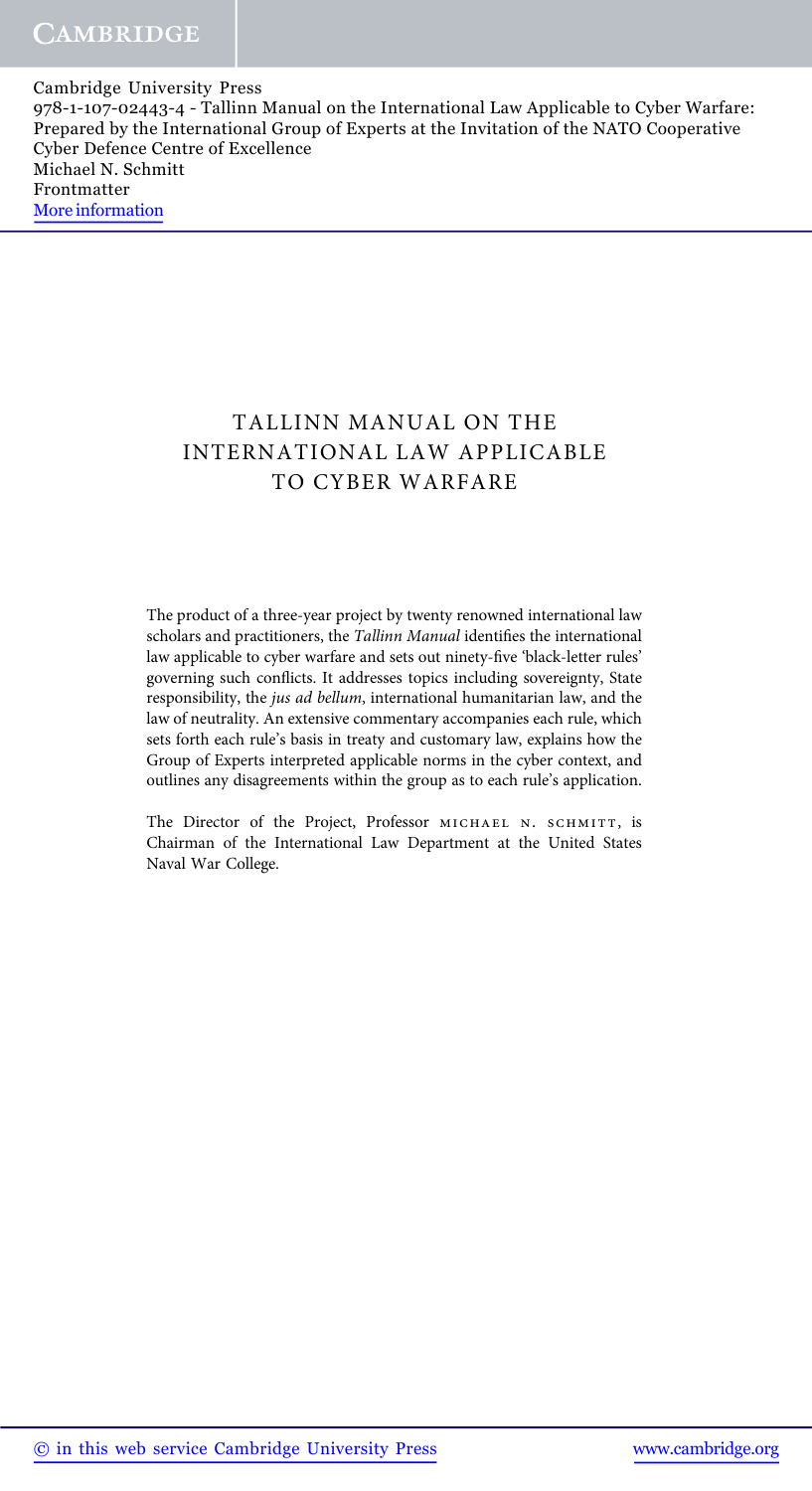978-1-107-02443-4 - Tallinn Manual on the International Law Applicable to Cyber Warfare: Prepared by the International Group of Experts at the Invitation of the NATO Cooperative Cyber Defence Centre of Excellence Michael N. Schmitt Frontmatter More information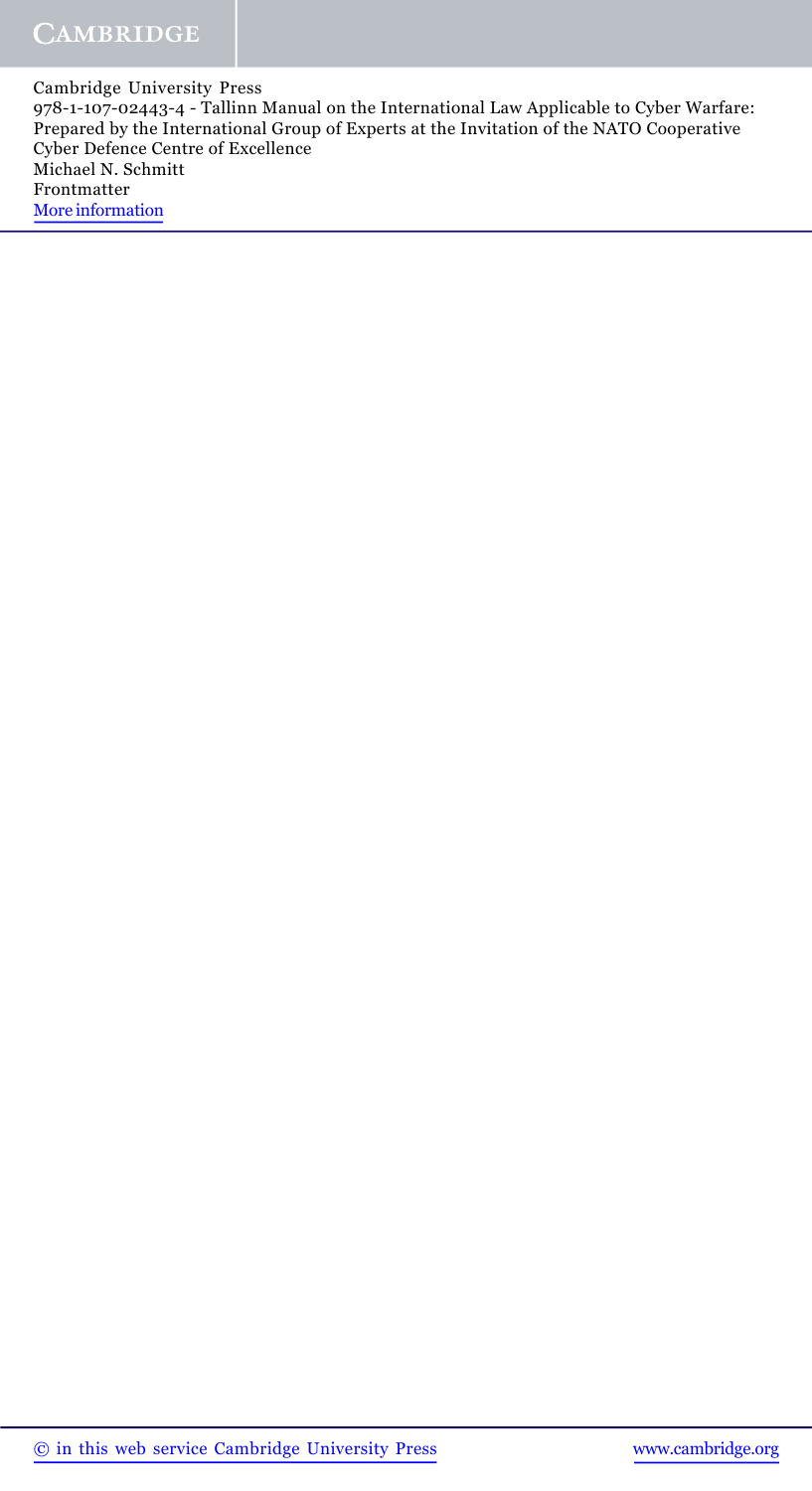Cambridge University Press 978-1-107-02443-4 - Tallinn Manual on the International Law Applicable to Cyber Warfare: Prepared by the International Group of Experts at the Invitation of the NATO Cooperative Cyber Defence Centre of Excellence Michael N. Schmitt Frontmatter More information

# TALLINN MANUAL ON THE INTERNATIONAL LAW APPLICABLE TO CYBER WARFARE

Prepared by the International Group of Experts at the Invitation of the NATO Cooperative Cyber Defence Centre of Excellence

> General editor MICHAEL N. SCHMITT



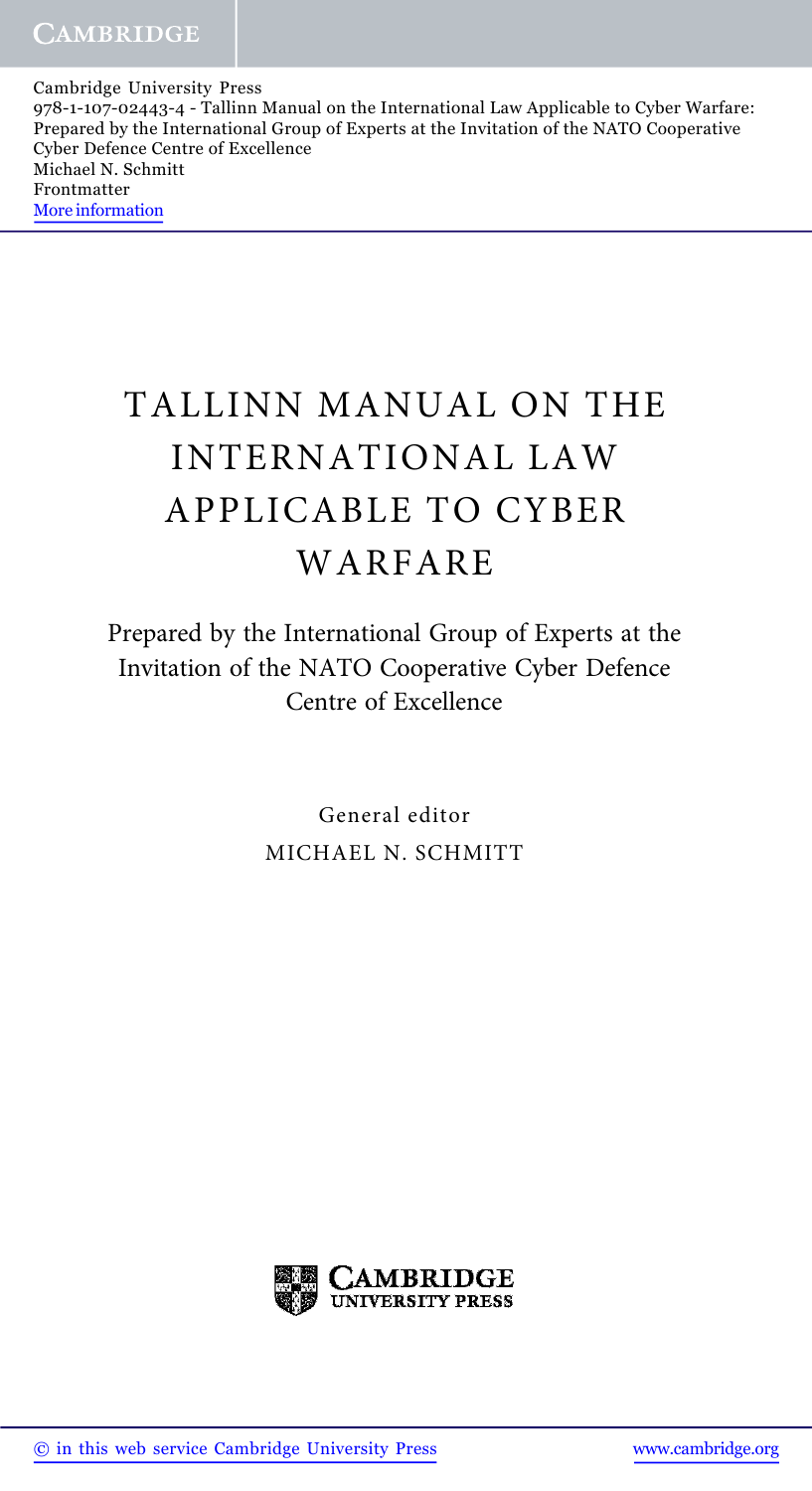978-1-107-02443-4 - Tallinn Manual on the International Law Applicable to Cyber Warfare: Prepared by the International Group of Experts at the Invitation of the NATO Cooperative Cyber Defence Centre of Excellence Michael N. Schmitt Frontmatter More information

# **CAMBRIDGE UNIVERSITY PRESS**

University Printing House, Cambridge CB2 8BS, United Kingdom

Cambridge University Press is part of the University of Cambridge.

It furthers the University's mission by disseminating knowledge in the pursuit of education, learning and research at the highest international levels of excellence.

> www.cambridge.org Information on this title: www.cambridge.org/9781107024434

> > © Cambridge University Press 2013

This publication is in copyright. Subject to statutory exception and to the provisions of relevant collective licensing agreements, no reproduction of any part may take place without the written permission of Cambridge University Press.

> First published 2013 5th printing 2015

Printed in the United States of America by Sheridan Books, Inc.

A catalogue record for this publication is available from the British Library

Library of Congress Cataloguing in Publication Data

Tallinn manual on the international law applicable to cyber warfare : prepared by the International Group of Experts at the invitation of the NATO Cooperative Cyber Defence Centre of Excellence / general editor Michael N. Schmitt.

pages cm ISBN 978-1-107-02443-4 (Hardback) ISBN 978-1-107-61377-5 (Paperback) 1. Information warfare (International law) 2. Cyberterrorism. I. Schmitt, Michael N. KZ6718.T35 2013 341.6<sup>'</sup>3-dc23

2012039599

ISBN 978-1-107-02443-4 Hardback ISBN 978-1-107-61377-5 Paperback

Cambridge University Press has no responsibility for the persistence or accuracy of URLs for external or third-party internet websites referred to in this publication, and does not guarantee that any content on such websites is, or will remain, accurate or appropriate.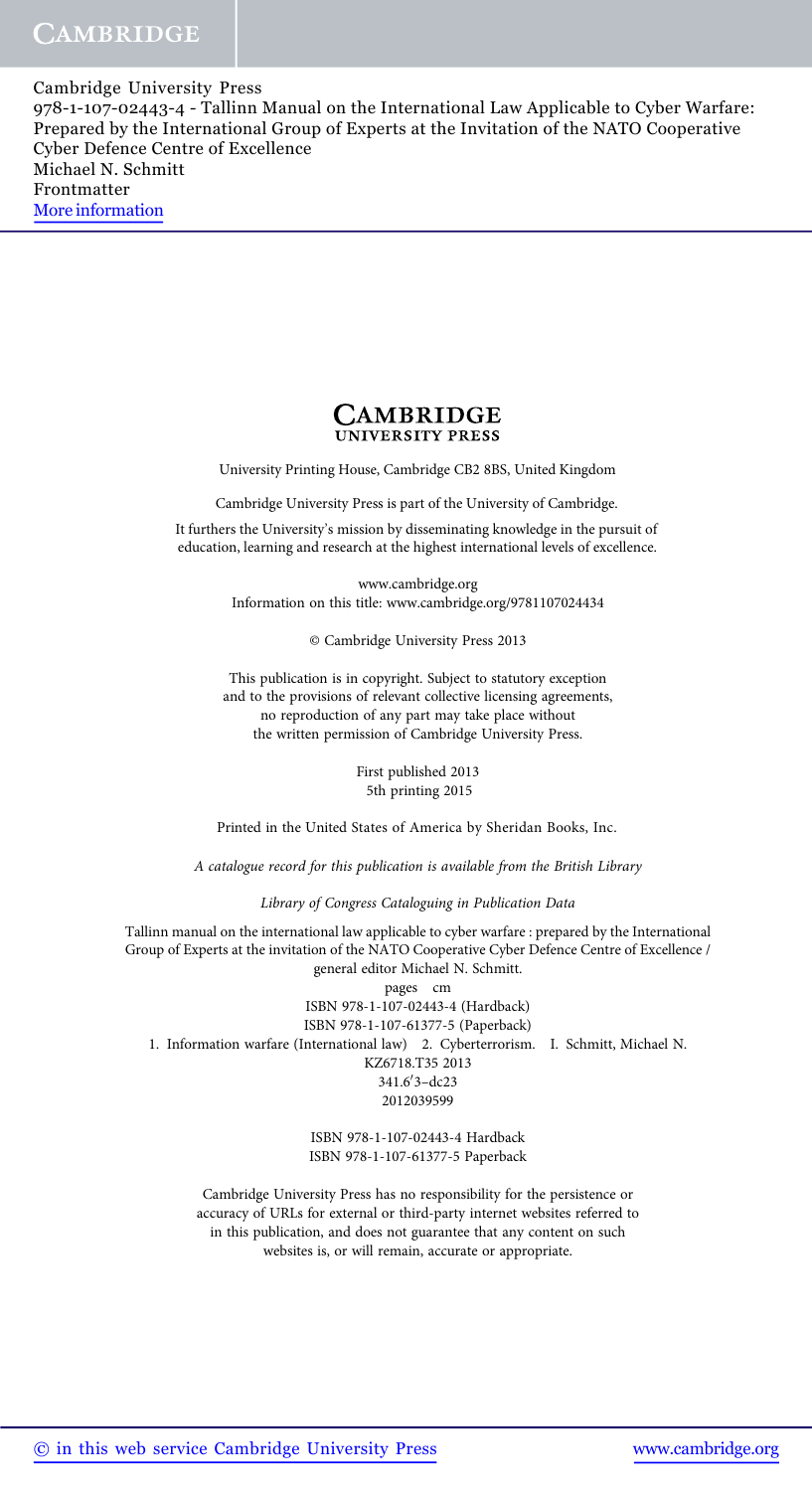978-1-107-02443-4 - Tallinn Manual on the International Law Applicable to Cyber Warfare: Prepared by the International Group of Experts at the Invitation of the NATO Cooperative Cyber Defence Centre of Excellence Michael N. Schmitt Frontmatter More information

# **CONTENTS**

|   | The International Group of Experts and Participants<br>X<br>Short form citations<br>xiv                                                                                                                                                                                                                                                                                                                                                                                                   |
|---|-------------------------------------------------------------------------------------------------------------------------------------------------------------------------------------------------------------------------------------------------------------------------------------------------------------------------------------------------------------------------------------------------------------------------------------------------------------------------------------------|
|   | Introduction<br>1                                                                                                                                                                                                                                                                                                                                                                                                                                                                         |
|   | International cyber security law<br>PART I                                                                                                                                                                                                                                                                                                                                                                                                                                                |
| 1 | States and cyberspace<br>15                                                                                                                                                                                                                                                                                                                                                                                                                                                               |
|   | Section 1: Sovereignty, jurisdiction, and control<br>15<br>Rule 1 - Sovereignty<br>15<br>Rule 2 - Jurisdiction<br>18<br>Rule 3 - Jurisdiction of flag States and States<br>of registration<br>21<br>Rule 4 - Sovereign immunity and inviolability<br>23<br>Rule 5 - Control of cyber infrastructure<br>26<br>Section 2: State responsibility<br>29<br>Rule 6 - Legal responsibility of States<br>29<br>Rule 7 - Cyber operations launched from governmental<br>cyber infrastructure<br>34 |
|   | Rule 8 – Cyber operations routed through a State<br>36<br>Rule 9 - Countermeasures<br>36                                                                                                                                                                                                                                                                                                                                                                                                  |
| 2 | The use of force<br>42                                                                                                                                                                                                                                                                                                                                                                                                                                                                    |
|   | Section 1: Prohibition of the use of force<br>42<br>Rule 10 - Prohibition of threat or use of force<br>42<br>Rule 11 - Definition of use of force<br>45<br>Rule 12 - Definition of threat of force<br>52                                                                                                                                                                                                                                                                                  |
|   | Section 2: Self-defence<br>54<br>Rule 13 - Self-defence against armed attack<br>54<br>Rule 14 - Necessity and proportionality<br>61<br>Rule 15 - Imminence and immediacy<br>63                                                                                                                                                                                                                                                                                                            |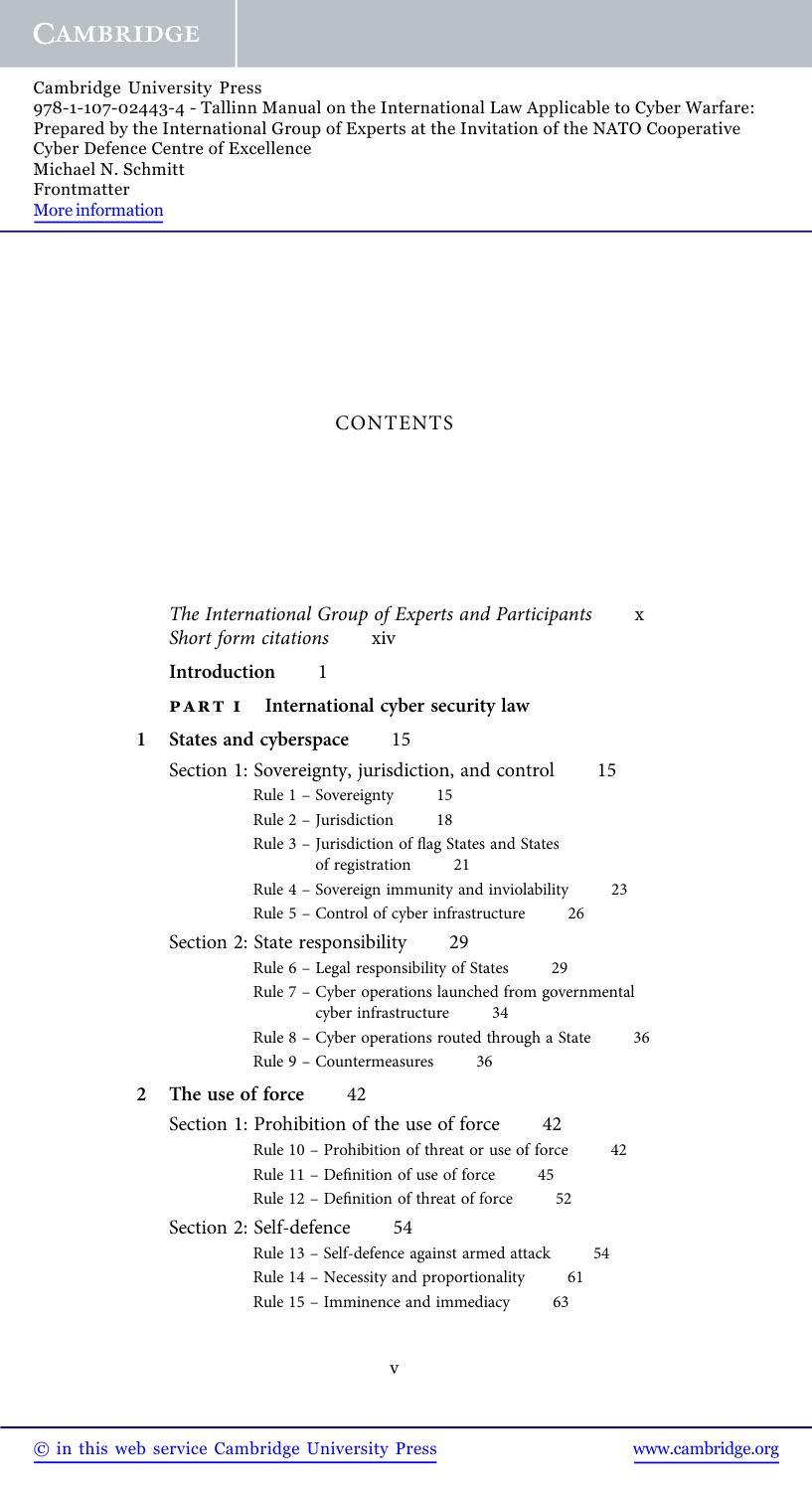978-1-107-02443-4 - Tallinn Manual on the International Law Applicable to Cyber Warfare: Prepared by the International Group of Experts at the Invitation of the NATO Cooperative Cyber Defence Centre of Excellence Michael N. Schmitt Frontmatter More information

# vi CONTENTS

|   | Rule 16 - Collective self-defence<br>67                                 |     |
|---|-------------------------------------------------------------------------|-----|
|   | Rule 17 - Reporting measures of self-defence<br>68                      |     |
|   | Section 3: Actions of international governmental<br>organizations<br>69 |     |
|   | Rule 18 - United Nations Security Council<br>69                         |     |
|   | Rule 19 - Regional organizations<br>71                                  |     |
|   | The law of cyber armed conflict<br>PART II                              |     |
| 3 | The law of armed conflict generally<br>75                               |     |
|   | Rule 20 - Applicability of the law of armed conflict                    | 75  |
|   | Rule 21 - Geographical limitations<br>78                                |     |
|   | Rule 22 - Characterization as international armed<br>conflict<br>79     |     |
|   | Rule 23 - Characterization as non-international<br>armed conflict<br>84 |     |
|   | Rule 24 - Criminal responsibility of commanders<br>and superiors<br>91  |     |
| 4 | <b>Conduct of hostilities</b><br>95                                     |     |
|   | Section 1: Participation in armed conflict<br>95                        |     |
|   | Rule 25 - Participation generally<br>95                                 |     |
|   | Rule 26 - Members of the armed forces<br>96                             |     |
|   | Rule 27 - Levée en masse<br>102                                         |     |
|   | Rule 28 - Mercenaries<br>103                                            |     |
|   | Rule 29 - Civilians<br>104                                              |     |
|   | Section 2: Attacks generally<br>105                                     |     |
|   | Rule 30 - Definition of cyber attack<br>106                             |     |
|   | Rule 31 - Distinction<br>110                                            |     |
|   | Section 3: Attacks against persons<br>113                               |     |
|   | Rule 32 - Prohibition on attacking civilians<br>113                     |     |
|   | Rule 33 - Doubt as to status of persons<br>114                          |     |
|   | Rule 34 - Persons as lawful objects of attack<br>115                    |     |
|   | Rule 35 - Civilian direct participants in hostilities<br>118            |     |
|   | Rule 36 - Terror attacks<br>122                                         |     |
|   | Section 4: Attacks against objects<br>124                               |     |
|   | Rule 37 - Prohibition on attacking civilian objects                     | 124 |
|   | Rule 38 - Civilian objects and military objectives<br>125               |     |
|   | Rule 39 - Objects used for civilian and military<br>purposes<br>134     |     |
|   | Rule 40 - Doubt as to status of objects<br>137                          |     |
|   |                                                                         |     |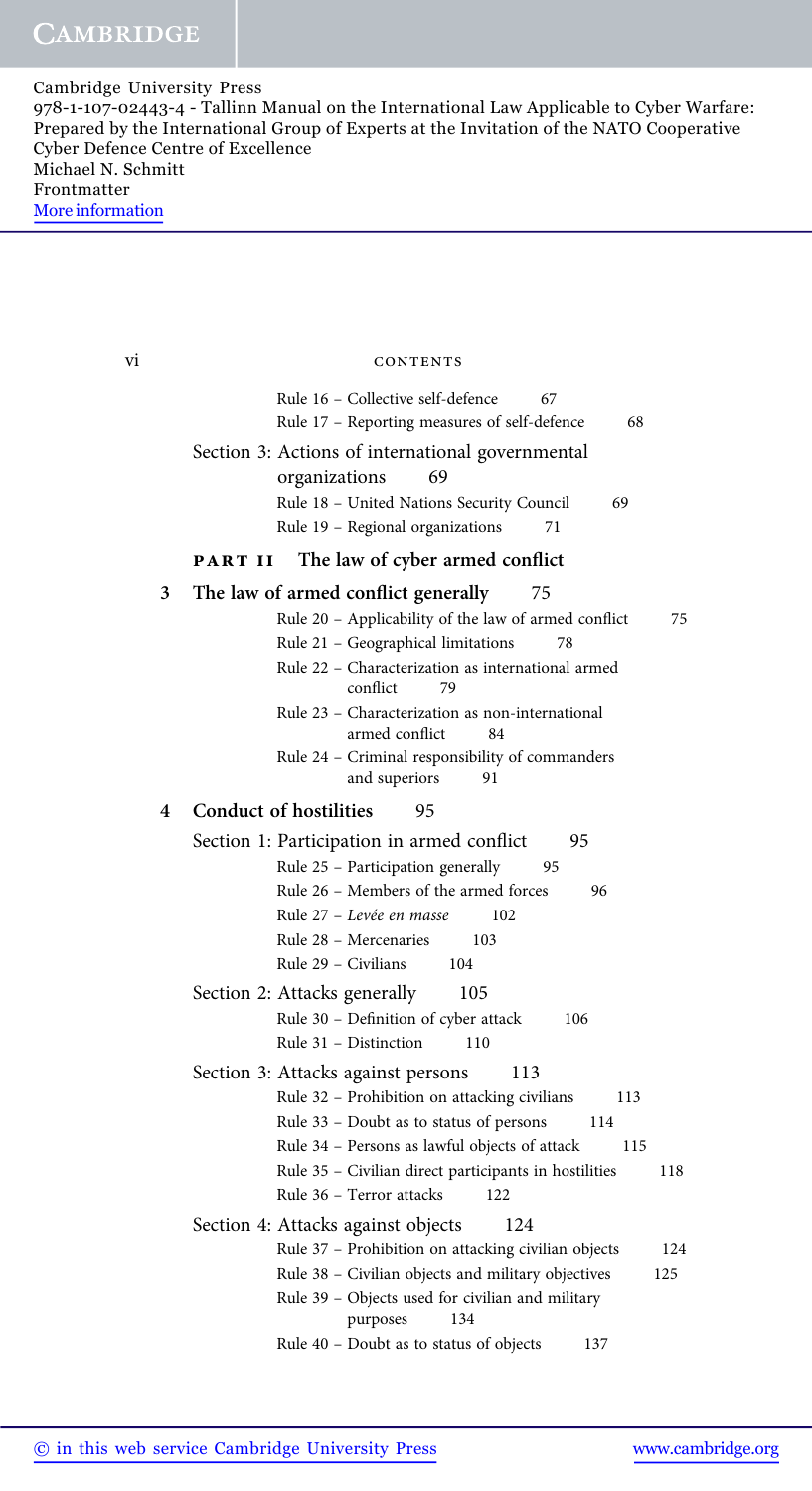978-1-107-02443-4 - Tallinn Manual on the International Law Applicable to Cyber Warfare: Prepared by the International Group of Experts at the Invitation of the NATO Cooperative Cyber Defence Centre of Excellence Michael N. Schmitt Frontmatter More information

| CONTENTS                                                                                                          | vii |
|-------------------------------------------------------------------------------------------------------------------|-----|
| Section 5: Means and methods of warfare<br>140<br>Rule 41 - Definitions of means and methods<br>of warfare<br>141 |     |
| Rule 42 - Superfluous injury or unnecessary<br>suffering<br>143                                                   |     |
| Rule 43 - Indiscriminate means or methods<br>144                                                                  |     |
| Rule 44 - Cyber booby traps<br>146                                                                                |     |
| Rule 45 - Starvation<br>148                                                                                       |     |
| Rule 46 – Belligerent reprisals<br>149                                                                            |     |
| Rule 47 - Reprisals under Additional Protocol I<br>152                                                            |     |
| Rule 48 - Weapons review<br>153                                                                                   |     |
| Section 6: Conduct of attacks<br>156                                                                              |     |
| Rule 49 - Indiscriminate attacks<br>156                                                                           |     |
| Rule 50 - Clearly separated and distinct military<br>objectives<br>158                                            |     |
| Rule 51 - Proportionality<br>159                                                                                  |     |
| Section 7: Precautions<br>164                                                                                     |     |
| Rule 52 - Constant care<br>165                                                                                    |     |
| Rule 53 - Verification of targets<br>167                                                                          |     |
| Rule 54 – Choice of means or methods<br>168                                                                       |     |
| Rule 55 - Precautions as to proportionality<br>170                                                                |     |
| Rule 56 – Choice of targets<br>170                                                                                |     |
| Rule 57 - Cancellation or suspension of attack<br>172                                                             |     |
| Rule 58 - Warnings<br>173                                                                                         |     |
| Rule 59 - Precautions against the effects of cyber<br>attacks<br>176                                              |     |
| Section 8: Perfidy, improper use, and espionage<br>180                                                            |     |
| Rule 60 - Perfidy<br>180                                                                                          |     |
| Rule 61 - Ruses<br>184                                                                                            |     |
| Rule 62 - Improper use of the protective indicators                                                               | 185 |
| Rule 63 - Improper use of United Nations emblem                                                                   | 187 |
| Rule 64 - Improper use of enemy indicators<br>188                                                                 |     |
| Rule 65 - Improper use of neutral indicators<br>191                                                               |     |
| Rule 66 – Cyber espionage<br>192                                                                                  |     |
| Section 9: Blockade and zones<br>195                                                                              |     |
| Rule 67 - Maintenance and enforcement of blockade                                                                 | 200 |
| Rule 68 - Effect of blockade on neutral activities<br>200                                                         |     |
| Rule 69 - Zones<br>202                                                                                            |     |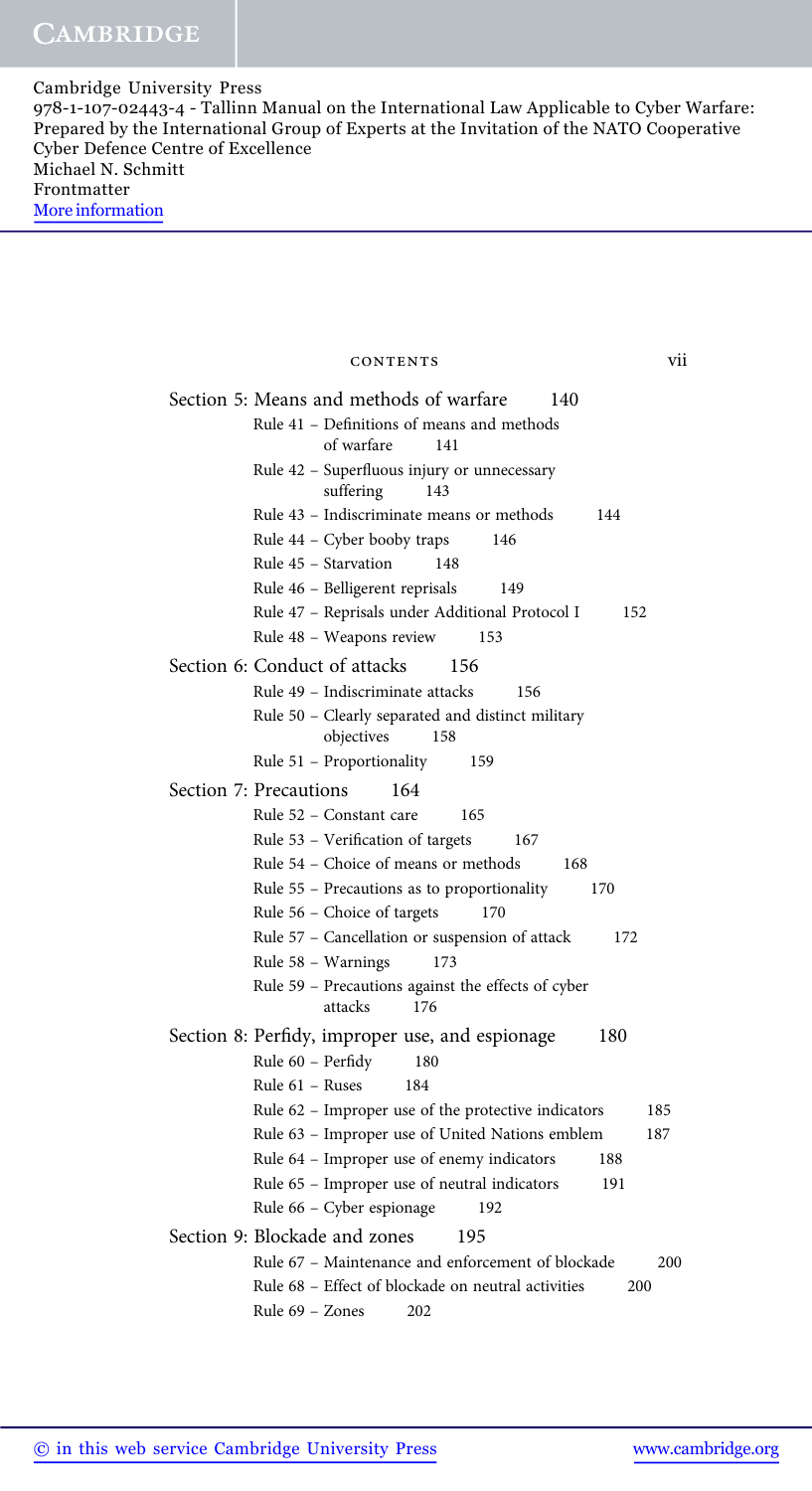978-1-107-02443-4 - Tallinn Manual on the International Law Applicable to Cyber Warfare: Prepared by the International Group of Experts at the Invitation of the NATO Cooperative Cyber Defence Centre of Excellence Michael N. Schmitt Frontmatter More information

# viii contents

| 5 | Certain persons, objects, and activities<br>203                                                                                                             |
|---|-------------------------------------------------------------------------------------------------------------------------------------------------------------|
|   | Section 1: Medical and religious personnel and medical units,                                                                                               |
|   | transports, and material<br>204<br>Rule 70 - Medical and religious personnel, medical units<br>and transports<br>204                                        |
|   | Rule 71 - Medical computers, computer networks,<br>and data<br>206                                                                                          |
|   | Rule 72 - Identification<br>206                                                                                                                             |
|   | Rule 73 - Loss of protection and warnings<br>208                                                                                                            |
|   | Section 2: United Nations personnel, installations, materiel,<br>units, and vehicles<br>210<br>Rule 74 - United Nations personnel, installations, materiel, |
|   | units, and vehicles<br>210                                                                                                                                  |
|   | Section 3: Detained persons<br>213                                                                                                                          |
|   | Rule 75 - Protection of detained persons<br>214                                                                                                             |
|   | Rule 76 - Correspondence of detained persons<br>216                                                                                                         |
|   | Rule 77 - Compelled participation in military activities<br>217                                                                                             |
|   | Section 4: Children<br>218                                                                                                                                  |
|   | Rule 78 - Protection of children<br>218                                                                                                                     |
|   | Section 5: Journalists<br>220                                                                                                                               |
|   | Rule 79 - Protection of journalists<br>220                                                                                                                  |
|   | Section 6: Installations containing dangerous forces<br>223                                                                                                 |
|   | Rule 80 - Duty of care during attacks on dams, dykes, and<br>nuclear electrical generating stations<br>223                                                  |
|   | Section 7: Objects indispensable to the survival of the civilian                                                                                            |
|   | population<br>225                                                                                                                                           |
|   | Rule 81 - Protections of objects indispensable<br>to survival<br>225                                                                                        |
|   | Section 8: Cultural property<br>228                                                                                                                         |
|   | Rule 82 - Respect and protection of cultural property<br>228                                                                                                |
|   | Section 9: The natural environment<br>231                                                                                                                   |
|   | Rule 83 – Protection of the natural environment<br>231                                                                                                      |
|   | Section 10: Diplomatic archives and communications<br>233                                                                                                   |
|   | Rule 84 - Protection of diplomatic archives<br>and communications<br>233                                                                                    |
|   | Section 11: Collective punishment<br>234                                                                                                                    |
|   | Rule 85 - Collective punishment<br>234                                                                                                                      |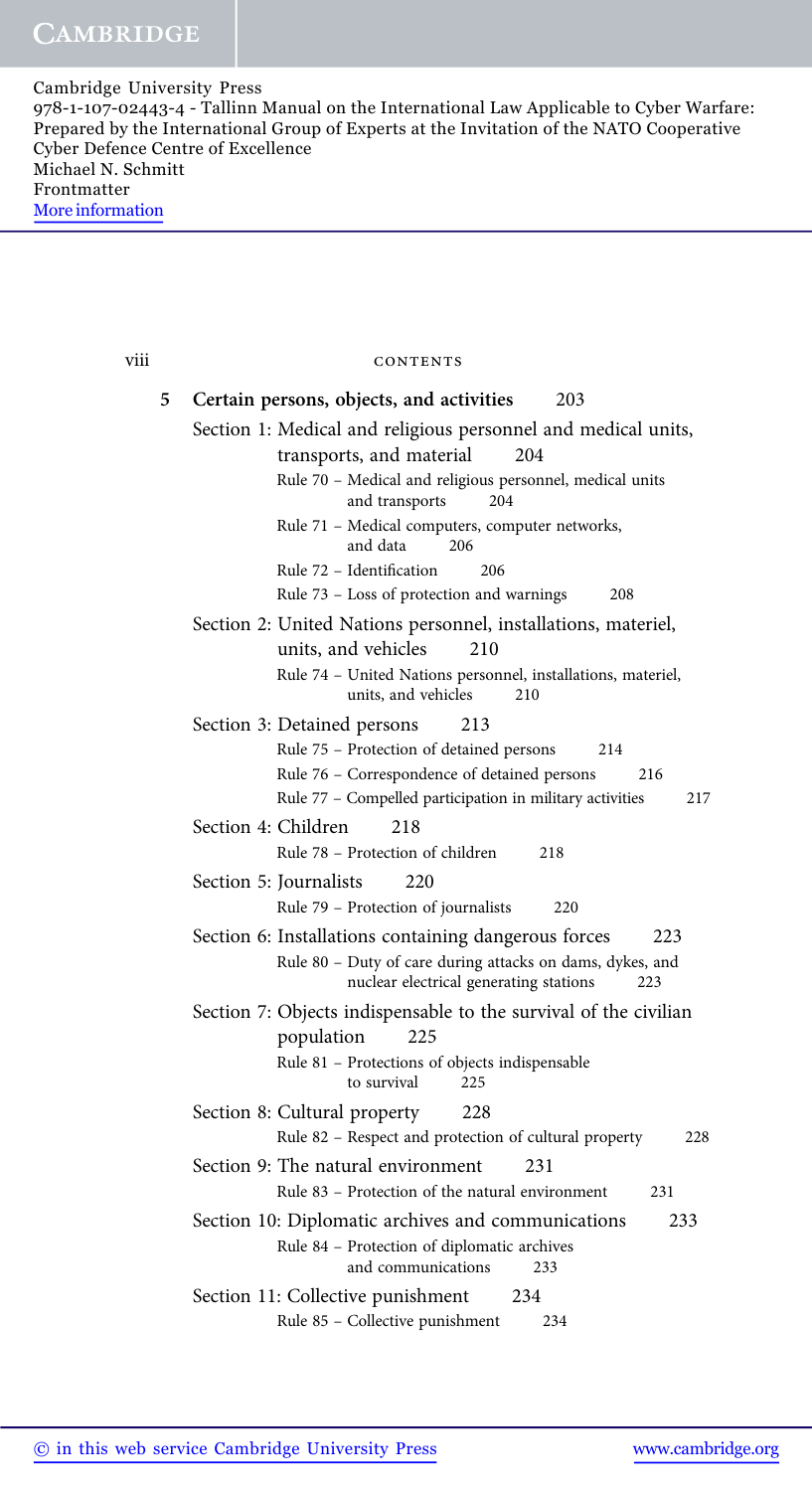978-1-107-02443-4 - Tallinn Manual on the International Law Applicable to Cyber Warfare: Prepared by the International Group of Experts at the Invitation of the NATO Cooperative Cyber Defence Centre of Excellence Michael N. Schmitt Frontmatter More information

|   |                   | CONTENTS                                                                               | ix  |
|---|-------------------|----------------------------------------------------------------------------------------|-----|
|   |                   | Section 12: Humanitarian assistance<br>236<br>Rule 86 - Humanitarian assistance<br>236 |     |
| 6 | Occupation        | 239                                                                                    |     |
|   |                   | Rule 87 – Respect for protected persons in occupied<br>territory<br>240                |     |
|   |                   | Rule 88 – Public order and safety in occupied<br>territory<br>242                      |     |
|   |                   | Rule 89 – Security of the Occupying Power<br>244                                       |     |
|   |                   | Rule 90 – Confiscation and requisition of property                                     | 245 |
| 7 | <b>Neutrality</b> | 248                                                                                    |     |
|   |                   | Rule 91 – Protection of neutral cyber infrastructure                                   | 250 |
|   |                   | Rule 92 – Cyber operations in neutral territory                                        | 251 |
|   |                   | Rule 93 – Neutral obligations<br>252                                                   |     |
|   |                   | Rule 94 – Response by parties to the conflict<br>to violations<br>254                  |     |
|   |                   | Rule 95 – Neutrality and Security Council actions                                      | 255 |
|   |                   |                                                                                        |     |

Glossary 257 Index 263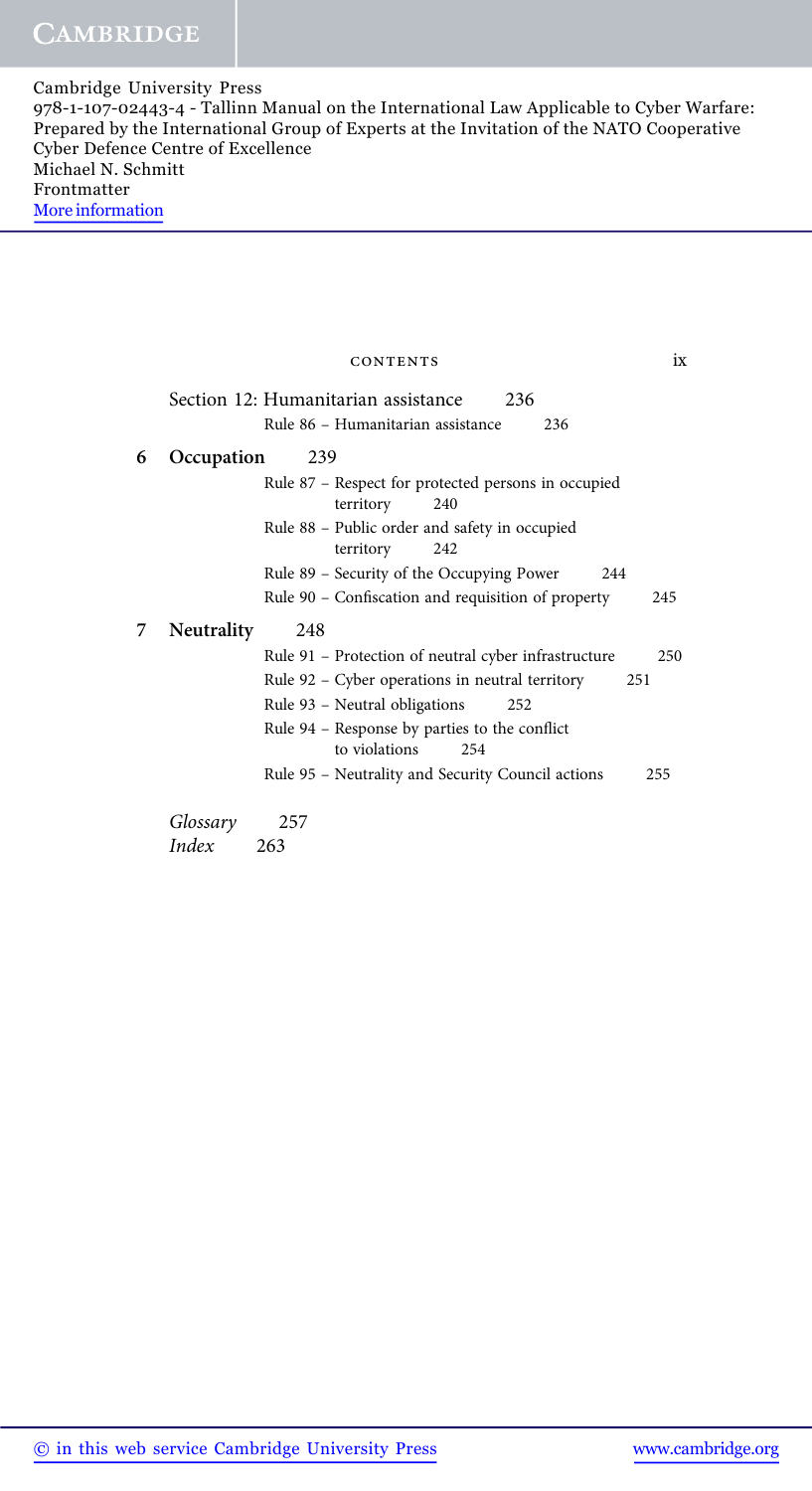978-1-107-02443-4 - Tallinn Manual on the International Law Applicable to Cyber Warfare: Prepared by the International Group of Experts at the Invitation of the NATO Cooperative Cyber Defence Centre of Excellence Michael N. Schmitt Frontmatter More information

# THE INTERNATIONAL GROUP OF EXPERTS AND PARTICIPANTS<sup>1</sup>

# International Group of Experts

Director

Professor Michael Schmitt United States Naval War College

# Editorial Committee

Air Commodore (Retired) William H. Boothby Formerly Deputy Director of Legal Services, Royal Air Force (United Kingdom)

Bruno Demeyere Catholic University of Leuven

Professor Wolff Heintschel von Heinegg Europa-Universität Viadrina

Professor James Bret Michael United States Naval Postgraduate School

Professor Thomas Wingfield George C. Marshall European Center for Security Studies

# Legal Group Facilitators

Professor Eric Talbot Jensen Brigham Young University Law School

Professor Sean Watts Creighton University Law School

<sup>1</sup> Affiliations during participation in the project.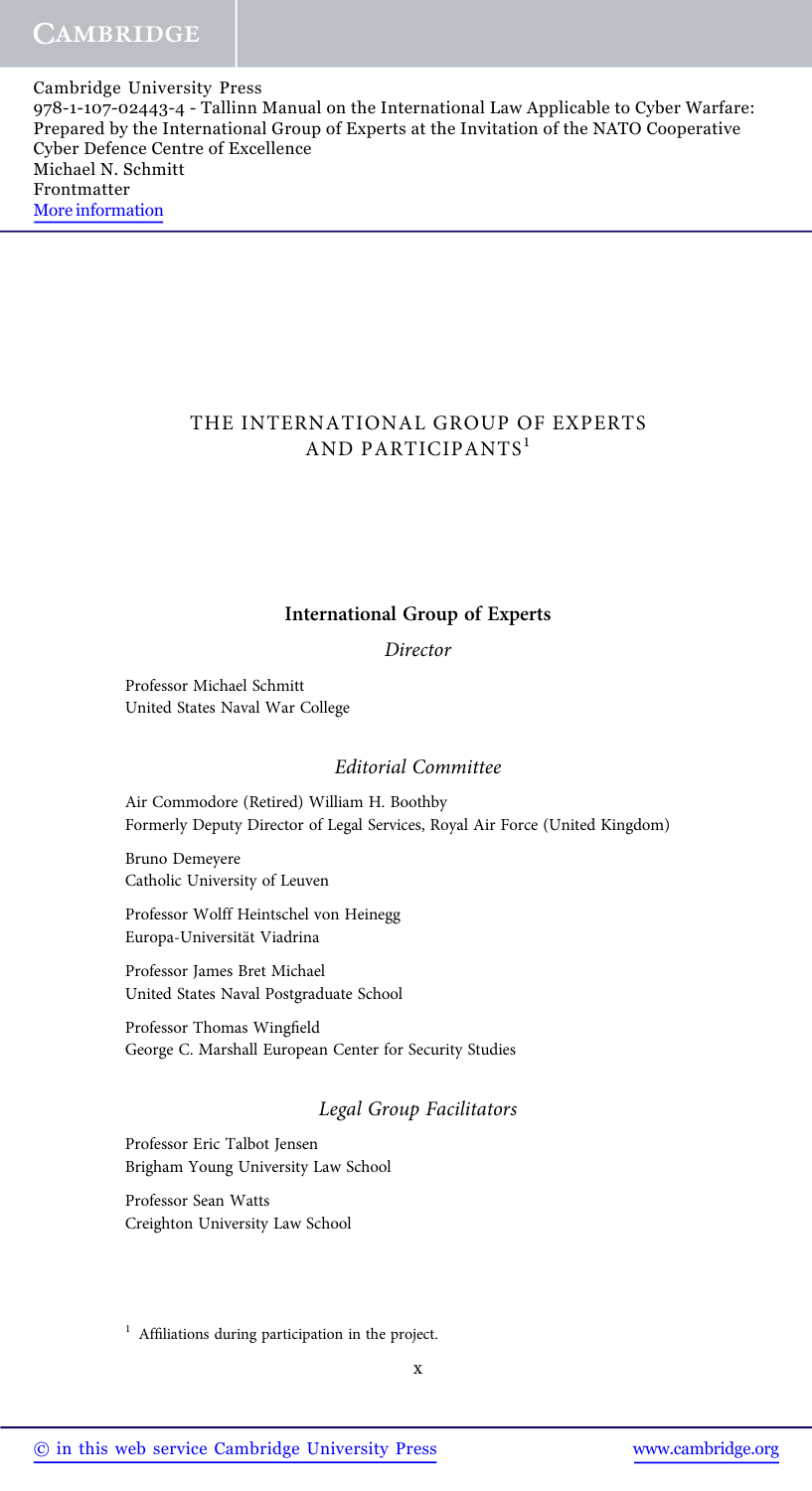978-1-107-02443-4 - Tallinn Manual on the International Law Applicable to Cyber Warfare: Prepared by the International Group of Experts at the Invitation of the NATO Cooperative Cyber Defence Centre of Excellence Michael N. Schmitt Frontmatter More information

#### the international group of experts and participants xi

# Legal Experts

Dr Louise Arimatsu Chatham House

Captain (Navy) Geneviève Bernatchez Office of the Judge Advocate General, Canadian Forces

Colonel Penny Cumming Australian Defence Force

Professor Robin Geiß University of Potsdam

Professor Terry D. Gill University of Amsterdam, Netherlands Defence Academy, and Utrecht University

Professor Derek Jinks University of Texas School of Law

Professor Jann Kleffner Swedish National Defence College

Dr Nils Melzer Geneva Centre for Security Policy

Brigadier General (Retired, Canadian Forces) Kenneth Watkin United States Naval War College

# Technical Experts

Dr Kenneth Geers NATO Cooperative Cyber Defence Centre of Excellence

Dr Rain Ottis NATO Cooperative Cyber Defence Centre of Excellence

# **Observers**

Colonel Gary D. Brown, US Air Force United States Cyber Command

Dr Cordula Droege International Committee of the Red Cross

Dr Jean-François Quéguiner International Committee of the Red Cross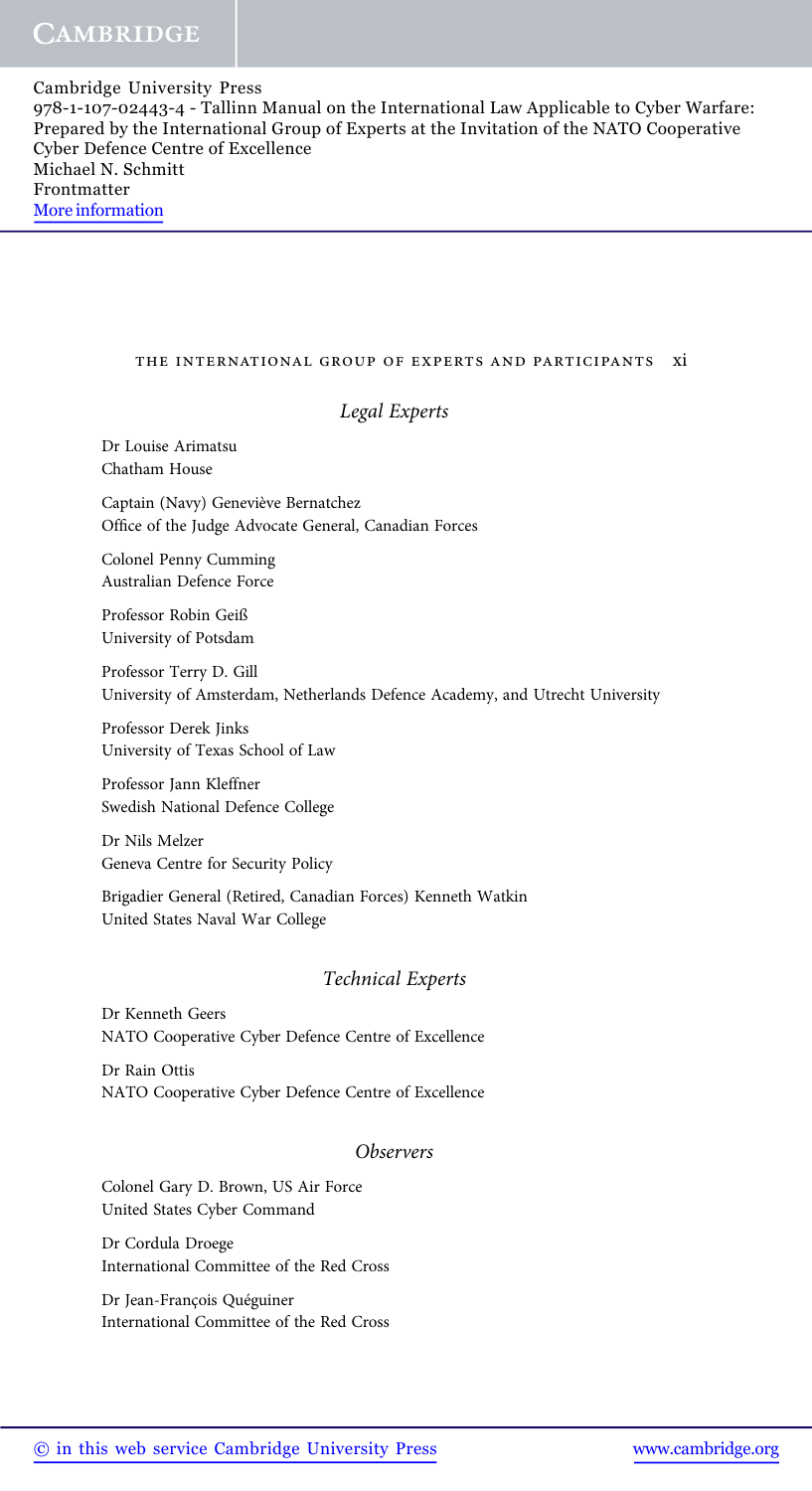978-1-107-02443-4 - Tallinn Manual on the International Law Applicable to Cyber Warfare: Prepared by the International Group of Experts at the Invitation of the NATO Cooperative Cyber Defence Centre of Excellence Michael N. Schmitt Frontmatter More information

#### xii the international group of experts and participants

Ulf Häußler Headquarters, Supreme Allied Commander Transformation, NATO

# Peer Reviewers

Professor Geoffrey Corn South Texas College of Law

Professor Ashley Deeks University of Virginia

Dr Heather A. Harrison Dinniss Swedish National Defence College

Commander Clive Dow Royal Navy (United Kingdom)

Professor Charles Garraway Human Rights Centre, University of Essex

Group Captain Ian Henderson Royal Australian Air Force

Dr Gleider Hernandez Durham University

Professor Chris Jenks Southern Methodist University School of Law

Dr Noam Lubell University of Essex

Sasha Radin University of Melbourne Law School

Commander Paul Walker United States Navy

Colonel David Wallace, US Army United States Military Academy

Dr Katharina Ziolkowski NATO Cooperative Cyber Defence Centre of Excellence

# Project Coordinator

Dr Eneken Tikk NATO Cooperative Cyber Defence Centre of Excellence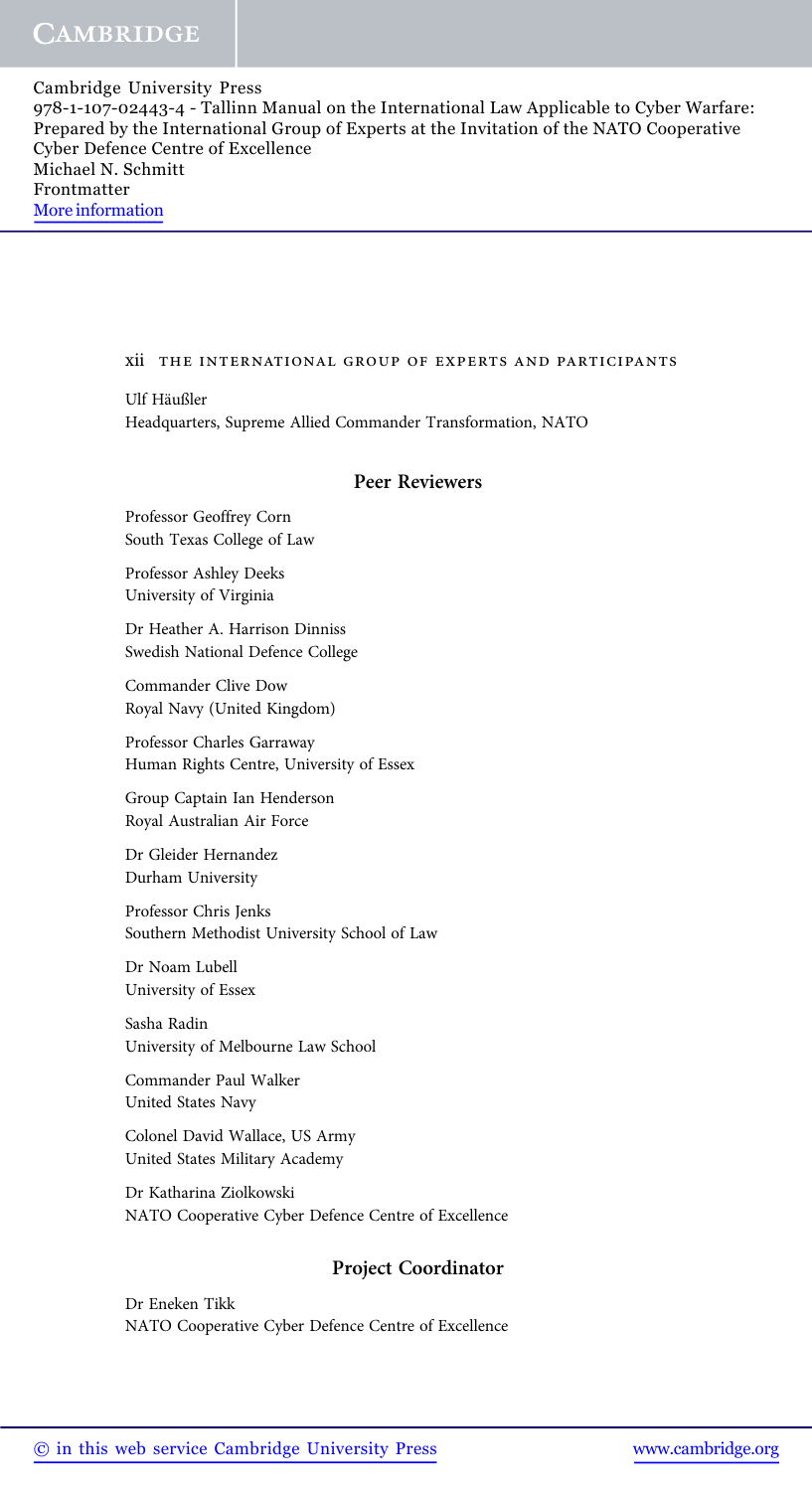978-1-107-02443-4 - Tallinn Manual on the International Law Applicable to Cyber Warfare: Prepared by the International Group of Experts at the Invitation of the NATO Cooperative Cyber Defence Centre of Excellence Michael N. Schmitt Frontmatter More information

#### the international group of experts and participants xiii

## Project Manager

Liis Vihul NATO Cooperative Cyber Defence Centre of Excellence

## Rapporteurs

Jean Callaghan George C. Marshall European Center for Security Studies

Dr James Sweeney Durham University

# Legal Research

Creighton University Law School

Jennifer Arbaugh Nicole Bohe Christopher Jackman Christine Schaad

Emory University Law School

Anand Shah

Chatham House

Hemi Mistry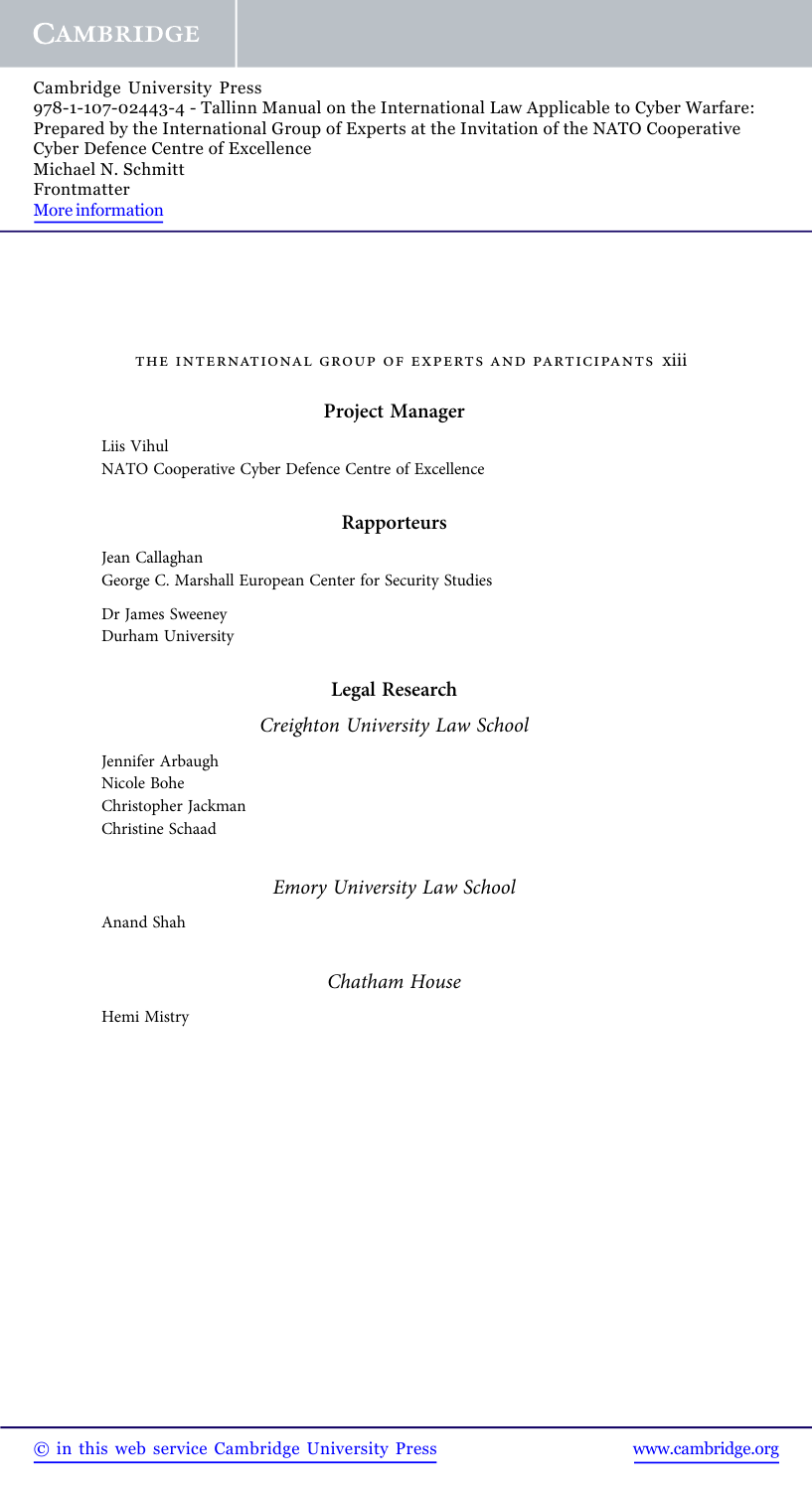978-1-107-02443-4 - Tallinn Manual on the International Law Applicable to Cyber Warfare: Prepared by the International Group of Experts at the Invitation of the NATO Cooperative Cyber Defence Centre of Excellence Michael N. Schmitt Frontmatter More information

# SHORT FORM CITATIONS

#### **Treaties**

- Additional Protocol I: Protocol Additional to the Geneva Conventions of 12 August 1949, and Relating to the Protection of Victims of International Armed Conflicts, 8 June 1977, 1125 U.N.T.S. 3.
- Additional Protocol II: Protocol Additional to the Geneva Conventions of 12 August 1949, and Relating to the Protection of Victims of Non-International Armed Conflicts, 8 June 1977, 1125 U.N.T.S. 609.
- Additional Protocol III: Protocol Additional to the Geneva Conventions of 12 August 1949, and Relating to the Adoption of an Additional Distinctive Emblem, 8 December 2005, 2404 U.N.T.S. 261.
- Amended Mines Protocol: Protocol (to the Convention on Prohibitions or Restrictions on the Use of Certain Conventional Weapons Which May Be Deemed to Be Excessively Injurious or to Have Indiscriminate Effects) on Prohibitions or Restrictions on the Use of Mines, Booby-Traps and Other Devices, as amended on 3 May 1996, 2048 U.N.T.S. 133.
- Chicago Convention: International Civil Aviation Organization (ICAO), Convention on Civil Aviation, 7 December 1944, 15 U.N.T.S. 295.
- Convention on Jurisdictional Immunities: Convention on Jurisdictional Immunities of States and their Property, U.N. Doc. A/59/38 (2 December 2004, not yet in force).
- Convention on the Rights of the Child: Convention of the Rights of the Child, 20 November 1989, 1577 U.N.T.S. 3.
- Conventional Weapons Convention: Convention on Prohibitions or Restrictions on the Use of Certain Conventional Weapons Which May Be Deemed to Be Excessively Injurious or to Have Indiscriminate Effects, 10 April 1981, 1342 U.N.T.S. 137.
- CRC Optional Protocol: Optional Protocol to the Convention on the Rights of the Child on the Involvement of Children in Armed Conflict, 25 May 2000, 2173 U.N.T.S. 222.
- Cultural Property Convention: Hague Convention for the Protection of Cultural Property in the Event of Armed Conflict with Regulations for the Execution of the Convention, 14 May 1954, 249 U.N.T.S. 240.
- Environmental Modification Convention: Convention on the Prohibition of Military or Any Other Hostile Use of Environmental Modification Techniques ('ENMOD'), 10 December 1976, 1108 U.N.T.S. 151.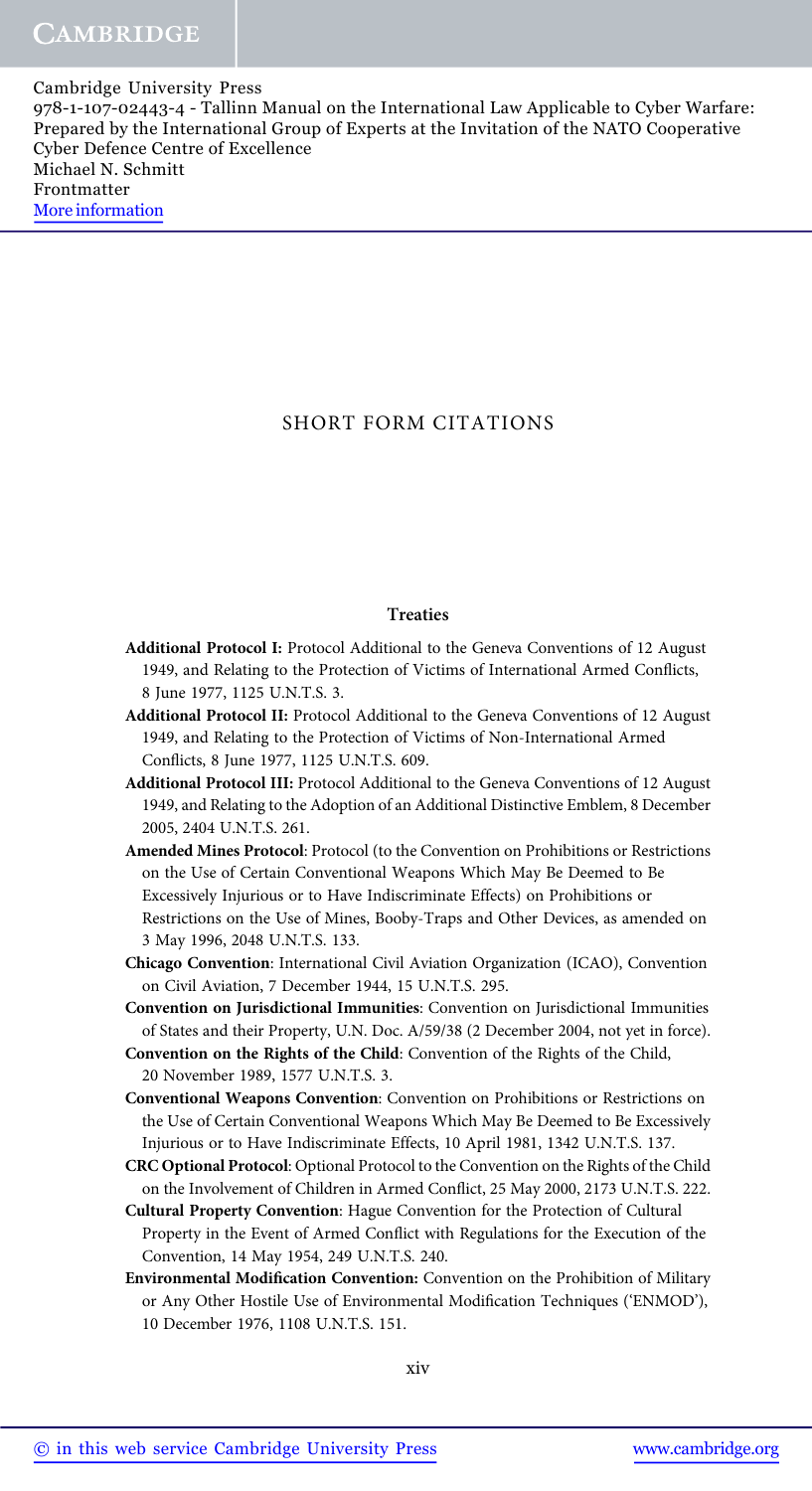978-1-107-02443-4 - Tallinn Manual on the International Law Applicable to Cyber Warfare: Prepared by the International Group of Experts at the Invitation of the NATO Cooperative Cyber Defence Centre of Excellence Michael N. Schmitt Frontmatter More information

#### short form citations xv

Geneva Convention I: Convention (I) for the Amelioration of the Condition of the Wounded and Sick in Armed Forces in the Field, 12 August 1949, 75 U.N.T.S. 31.

Geneva Convention II: Convention (II) for the Amelioration of the Condition of Wounded, Sick and Shipwrecked Members of Armed Forces at Sea, 12 August 1949, 75 U.N.T.S. 85.

- Geneva Convention III: Convention (III) Relative to the Treatment of Prisoners of War, 12 August 1949, 75 U.N.T.S. 135.
- Geneva Convention IV: Convention (IV) Relative to the Protection of Civilian Persons in Time of War, 12 August 1949, 75 U.N.T.S. 287.
- Hague Convention IV: Convention (IV) Respecting the Laws and Customs of War on Land, 18 October 1907, 36 Stat. 2277.
- Hague Convention V: Convention (V) Respecting the Rights and Duties of Neutral Powers and Persons in Case of War on Land, 18 October 1907, 36 Stat. 2310.
- Hague Convention XIII: Convention (XIII) Concerning the Rights and Duties of Neutral Powers in Naval War, 18 October 1907, 36 Stat. 2415.
- Hague Regulations: Convention (IV) Respecting the Laws and Customs of War on Land and its annex: Regulations concerning the Laws and Customs of War on Land, 18 October 1907, 36 Stat. 2277.
- ICTR Statute: Statute of the International Criminal Tribunal for Rwanda, S.C. Res. 955 annex, U.N. Doc. S/RES/955 (8 November 1994).
- ICTY Statute: Statute of the International Criminal Tribunal for the Former Yugoslavia, S.C. Res. 827 annex, U.N. Doc. S/RES/827 (25 May 1993).

ITU Constitution: Constitution of the International Telecommunications Union, 22 December 1992, 1825 U.N.T.S. 331.

Law of the Sea Convention: United Nations Convention on the Law of the Sea, 10 December 1982, 1833 U.N.T.S. 3.

Mines Protocol: Protocol (to the Convention on Prohibitions or Restrictions on the Use of Certain Conventional Weapons Which May Be Deemed to Be Excessively Injurious or to Have Indiscriminate Effects) on Prohibitions or Restrictions on the Use of Mines, Booby-Traps and Other Devices, 10 October 1980, 1342 U.N.T.S. 168.

Outer Space Treaty: Treaty on Principles Governing the Activities of States in the Exploration and Use of Outer Space, Including the Moon and Other Celestial Bodies, 27 January 1967, 610 U.N.T.S. 205.

- Rome Statute: Statute of the International Criminal Court, 17 July 1998, 2187 U.N.T.S. 90.
- Second Cultural Property Protocol: Second Protocol to the Hague Convention of 1954 for the Protection of Cultural Property in the Event of Armed Conflict, 26 March 1999, 2253 U.N.T.S. 212.
- Sierra Leone Statute: Agreement between the U.N. and the Government of Sierra Leone on the Establishment of a Special Court for Sierra Leone, annex, 16 January 2002, 2178 U.N.T.S. 138.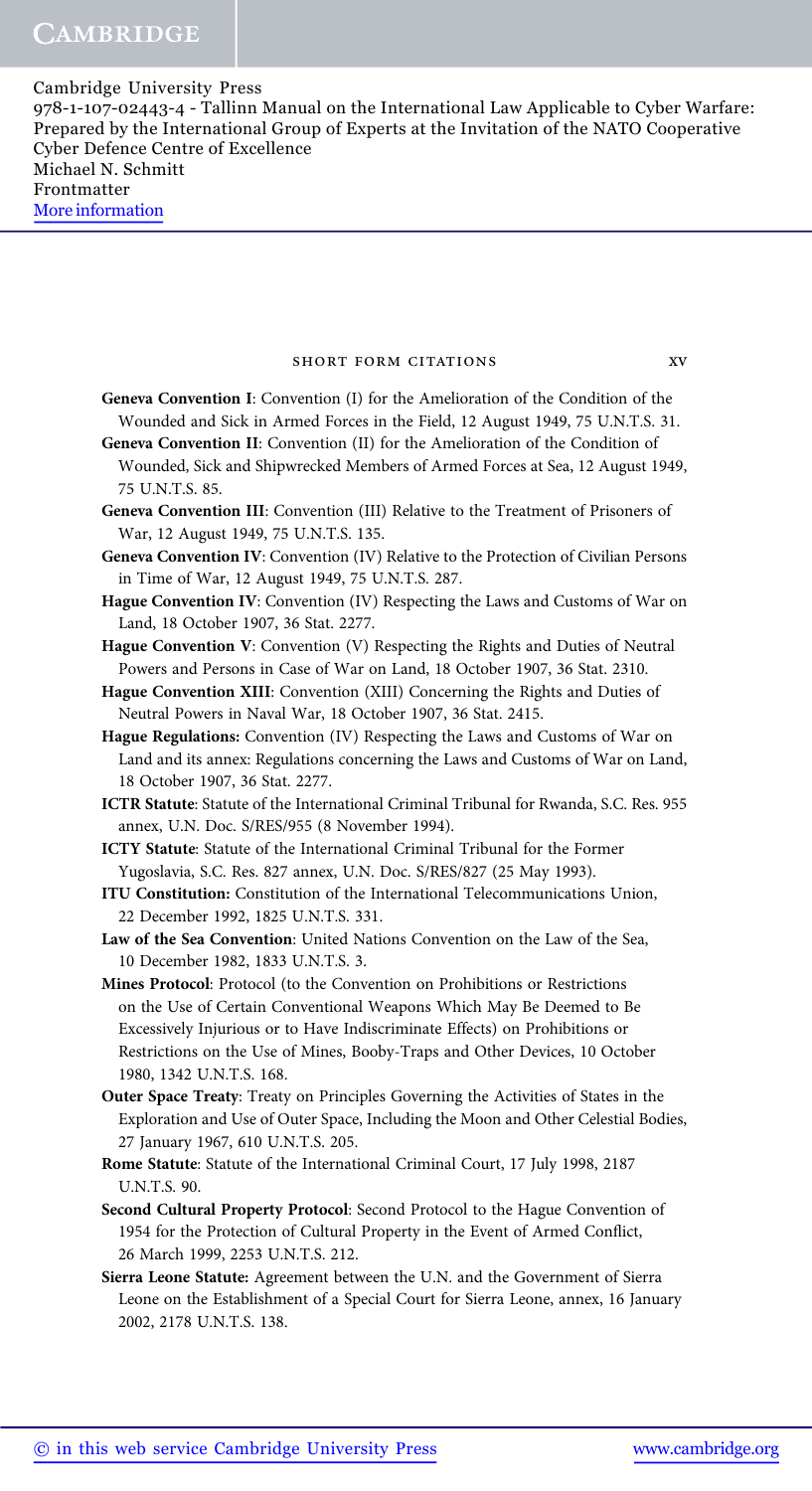978-1-107-02443-4 - Tallinn Manual on the International Law Applicable to Cyber Warfare: Prepared by the International Group of Experts at the Invitation of the NATO Cooperative Cyber Defence Centre of Excellence Michael N. Schmitt Frontmatter More information

#### xvi SHORT FORM CITATIONS

- St Petersburg Declaration: Declaration Renouncing the Use, in Time of War, of Explosive Projectiles Under 400 Grammes Weight, 29 November/11 December 1868, 18 Martens Nouveau Recueil (ser. 1) 474.
- United Nations Safety Convention: Convention on the Safety of United Nations and Associated Personnel, 9 December 1994, 2051 U.N.T.S. 363.
- Vienna Convention on Diplomatic Relations: Vienna Convention on Diplomatic Relations, 18 April 1961, 500 U.N.T.S. 95.

#### Case law

- Akayesu judgment: Prosecutor v. Akayesu, Case No. ICTR-96-4-T, Trial Chamber Judgment (Int'l Crim. Trib. for Rwanda 2 September 1998).
- Armed Activities in Congo judgment: Armed Activities on the Territory of the Congo (Dem. Rep. Congo v. Uganda), I.C.J. Reports 2005 (19 December).
- Blaškić judgment: Prosecutor v. Blaškić, Case No. IT-95-14-A, Appeals Chamber Judgment (Int'l Crim. Trib. for the Former Yugoslavia 29 July 2004).
- Corfu Channel case: Corfu Channel case (UK v. Alb.) 1949 I.C.J. 4 (9 April).
- Delalić judgment: Prosecutor v. Delalić/Mucić, Case No. IT-96-21-T, Trial Chamber Judgment (Int'l Crim. Trib. for the Former Yugoslavia 16 November 1998).
- Galić Trial Chamber judgment: Prosecutor v. Stanislav Galić, Case No. IT-98-29-T, Trial Chamber Judgment (Int'l Crim. Trib. for the Former Yugoslavia 5 December 2003).
- Galić Appeals Chamber judgment: Prosecutor v. Galić, Case No. IT-98-29-A, Appeals Chamber Judgment (Int'l Crim. Trib. for the Former Yugoslavia 30 November 2006).
- Genocide case: Application of the Convention on the Prevention and Punishment of the Crime of Genocide (Bosn. and Herz. v. Serb. and Montenegro), 2007 I.C.J. 108 (26 February).
- Hadžihasanović judgment: Prosecutor v. Hadžihasanović, Case No. IT-01-47-T, Trial Chamber Judgment (Int'l Crim. Trib. for the Former Yugoslavia 15 March 2006).
- Haradinaj judgment: Prosecutor v. Haradinaj, Case No. IT-04-84-T, Trial Chamber Judgment (Int'l Crim. Trib. for the Former Yugoslavia 3 April 2008).
- Kayishema judgment: Prosecutor v. Kayishema and Ruzindana, Case No. ICTR 95-1-T, Trial Chamber Judgment (Int'l Crim. Trib. for Rwanda 21 May 1999).
- Kosovo Advisory Opinion: Accordance with International Law of the Unilateral Declaration of Independence in Respect of Kosovo, Advisory Opinion, 2010 I.C.J. (22 July).
- Limaj judgment: Prosecutor v. Limaj, Case No. IT-03-66-T, Trial Chamber Judgment (Int'l Crim. Trib. for the Former Yugoslavia 30 November 2005).
- Lotus case: SS 'Lotus' (Fr. v. Turk.), 1927 P.C.I.J. (ser. A) No. 10 (7 September).
- Lubanga judgment: Prosecutor v. Lubanga, Case No. ICC-01/04-01/06, Trial Chamber Judgment (Int'l Crim. Ct. 14 March 2012).
- Martić judgment: Prosecutor v. Martić, Case No. IT-95-11-T, Trial Chamber Judgment (Int'l Crim. Trib. for the Former Yugoslavia 12 June 2007).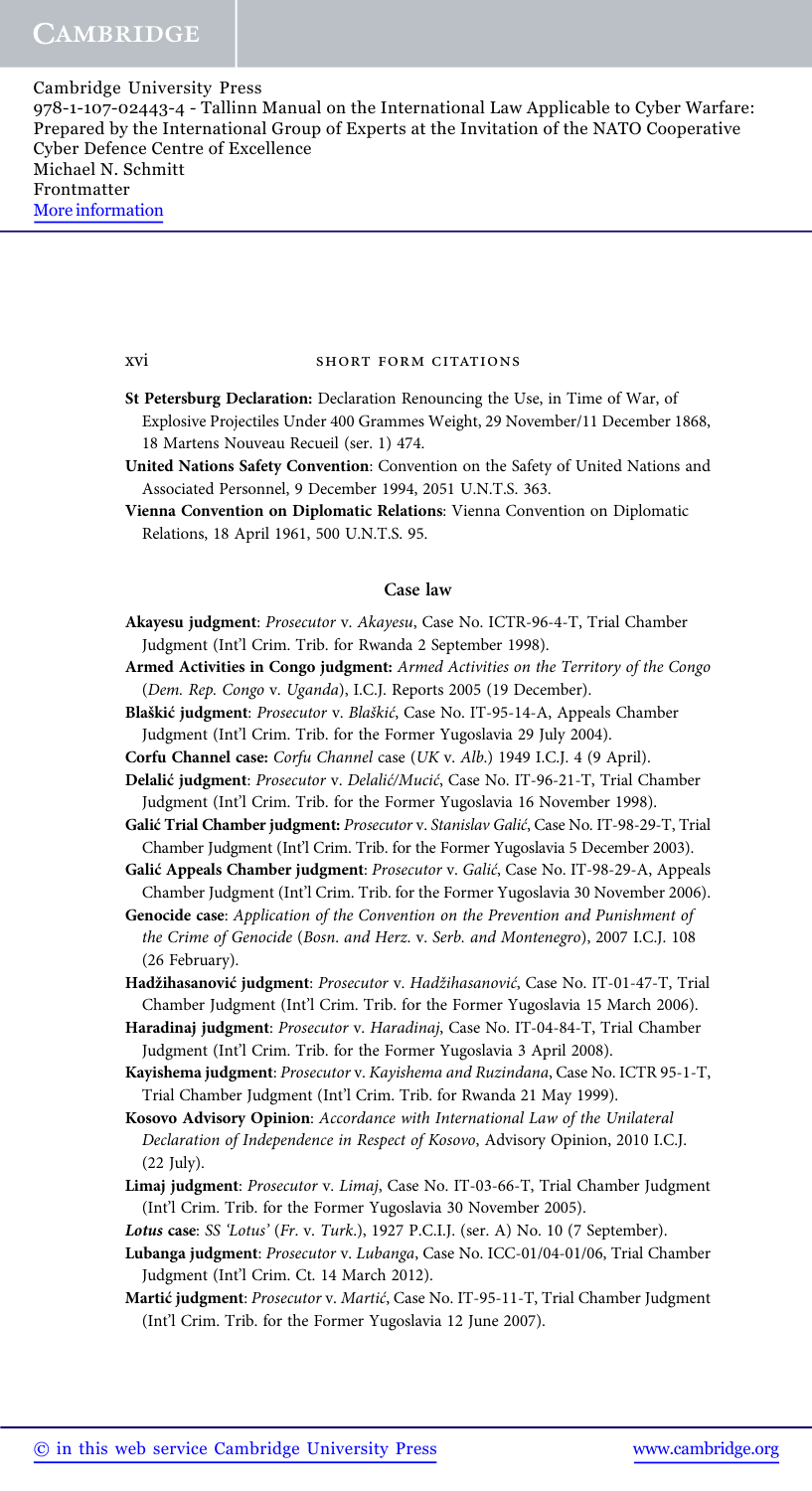978-1-107-02443-4 - Tallinn Manual on the International Law Applicable to Cyber Warfare: Prepared by the International Group of Experts at the Invitation of the NATO Cooperative Cyber Defence Centre of Excellence Michael N. Schmitt Frontmatter More information

#### short form citations xvii

- Milošević decision: Prosecutor v. Milošević, Case No. IT-02-54-T, Decision on Motion for Judgment of Acquittal (Int'l Crim. Trib. for the Former Yugoslavia 16 June 2004).
- Mrkšić judgment: Prosecutor v. Mrkšić, Case No. IT-95-13/1-T, Trial Chamber Judgment (Int'l Crim. Trib. for the Former Yugoslavia 27 September 2007).
- Naulilaa arbitration: Responsibility of Germany for Damage Caused in the Portuguese Colonies in the South of Africa (Naulilaa Arbitration) (Port. v. Ger.), 2 R.I.A.A. 1011 (1928).
- Nicaragua judgment: Military and Paramilitary Activities in and against Nicaragua (Nicar. v. US), 1986 I.C.J. 14 (27 June).
- Nuclear Weapons Advisory Opinion: Legality of the Threat or Use of Nuclear Weapons, Advisory Opinion, 1996 I.C.J. 226 (8 July).
- Nuremburg Tribunal judgment: Judgment of the International Military Tribunal Sitting at Nuremberg, Germany (30 September 1946), in 22 The TRIAL OF GERMAN Major War Criminals: Proceedings of the International Military Tribunal Sitting at Nuremberg, Germany (1950).

Oil Platforms judgment: Oil Platforms (Iran v. US), 2003 I.C.J. 161 (6 November).

- Tadić, Decision on the Defence Motion for Interlocutory Appeal: Prosecutor v. Tadić, Case No. IT-94-1-I, Decision on the Defence Motion for Interlocutory Appeal on Jurisdiction (Int'l Crim. Trib. for the Former Yugoslavia 2 October 1995).
- Tadić, Trial Chamber judgment: Prosecutor v. Tadić, Case No. IT-94-1-T, Trial Chamber Judgment (Int'l Crim. Trib. for the Former Yugoslavia 7 May 1997).
- Tadić, Appeals Chamber judgment: Prosecutor v. Tadić, Case No. IT-94-1-A, Appeals Chamber Judgment (Intl'l Crim. Trib. for the Former Yugoslavia 15 July 1999).
- Tehran Hostages case: United States Diplomatic and Consular Staff in Tehran (US v. Iran), 1980 I.C.J. 3 (24 May).
- Wall Advisory Opinion: Legal Consequences of the Construction of a Wall in the Occupied Palestinian Territory, Advisory Opinion, 2004 I.C.J. 136 (9 July).

#### Other sources

- AMW Manual: Harvard Program on Humanitarian Policy and Conflict Research, Manual on International Law Applicable to Air and Missile Warfare, with Commentary (2010).
- Articles on State Responsibility: International Law Commission, Responsibility of States for Internationally Wrongful Acts, G.A. Res. 56/83 annex, U.N. Doc. A/RES/ 56/83 (12 December 2001).
- Bothe et al.: Michael Bothe et al., New Rules for VICTIMS OF ARMED CONFLICTS: COMMENTARY ON THE TWO 1977 PROTOCOLS ADDITIONAL TO THE GENEVA Conventions of 1949 (1982).
- Canadian Manual: Canada, Office of the Judge Advocate General, Law of Armed Conflict at the Operational and Tactical Levels, B-GJ-005-104/FP-021 (2001).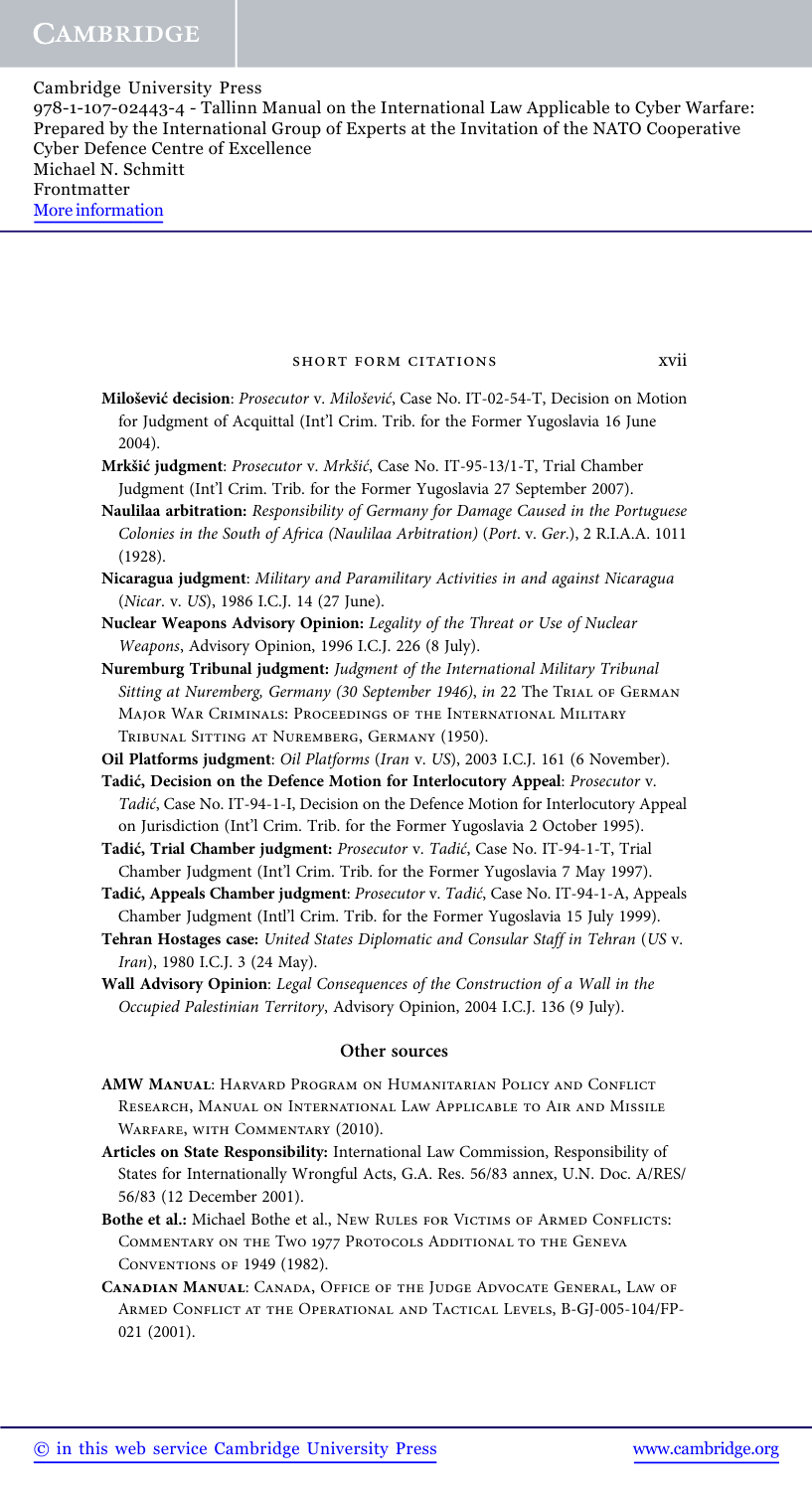978-1-107-02443-4 - Tallinn Manual on the International Law Applicable to Cyber Warfare: Prepared by the International Group of Experts at the Invitation of the NATO Cooperative Cyber Defence Centre of Excellence Michael N. Schmitt Frontmatter More information

# xviii SHORT FORM CITATIONS

- Declaration on Friendly Relations: Declaration on Principles of International Law concerning Friendly Relations and Cooperation among States in accordance with the Charter of the United Nations, G.A. Res. 2625 (XXV), U.N. GAOR, 25th Sess., Supp. No. 28, at 121, U.N. Doc. A/8082 (1970).
- German Manual: The Federal Ministry of Defence of the Federal Republic of Germany, Humanitarian Law in Armed Conflicts Manual (ZDv 15/2) (1992).
- Hague Air Warfare Rules: Rules Concerning the Control of Wireless Telegraphy in Time of War and Air Warfare (Drafted by a Commission of Jurists, The Hague, December 1922-February 1923), reprinted in DOCUMENTS ON THE LAWS OF WAR 139 (Adam Roberts and Richard Guelff eds., 3rd ed. 2000).
- ICRC Additional Protocols Commentary: International Committee of the Red Cross, Commentary on the Additional Protocols of 8 June 1977 to the Geneva Conventions of 12 August 1949 (Yves Sandoz et al. eds., 1987).
- ICRC CUSTOMARY IHL STUDY: I INTERNATIONAL COMMITTEE OF THE RED CROSS, Customary International Humanitarian Law (Jean-Marie Henckaerts and Louise Doswald-Beck eds., 2005).
- ICRC GENEVA CONVENTION I COMMENTARY: COMMENTARY: GENEVA CONVENTION for the Amelioration of the Condition of the Wounded and Sick in Armed FORCES IN THE FIELD (Jean Pictet ed., 1952).
- ICRC Geneva Convention III Commentary: Commentary: Geneva Convention Relative to the Treatment of Prisoners of War of August 12, 1949 (Jean Pictet ed., 1960).
- ICRC Geneva Convention IV Commentary: Commentary: Geneva Convention Relative to the Protection of Civilian Persons in Time of War (Jean Pictet ed., 1958).
- ICRC Interpretive Guidance: International Committee of the Red Cross, Interpretive Guidance on the Notion of Direct Participation in Hostilities under International Humanitarian Law (Nils Melzer ed., 2009).
- NIA Glossary: Committee on National Security Systems (CNSS) Glossary Working Group, National Information Assurance [IA] Glossary, CNSS Instruction No. 4009 (26 April 2010).
- NIAC Manual: Michael N. Schmitt, Charles H.B. Garraway and Yoram Dinstein, The Manual on the Law of Non-International Armed Conflict With COMMENTARY (2006).
- Rome Statute Elements of the Crimes: International Criminal Court, Elements of Crimes, U.N. Doc. ICC-ASP/1/3 (9 September 2002).
- San Remo Manual: International Institute of Humanitarian Law, San Remo Manual on International Law Applicable to Armed Conflicts at Sea (Louise Doswald-Beck ed., 1995).
- UK Additional Protocol Ratification Statement: UK Statement made upon Ratification of Additional Protocols I and II, reprinted in DOCUMENTS ON THE LAW of War 510 (Adam Roberts and Richard Guelff eds., 3rd ed. 2000).